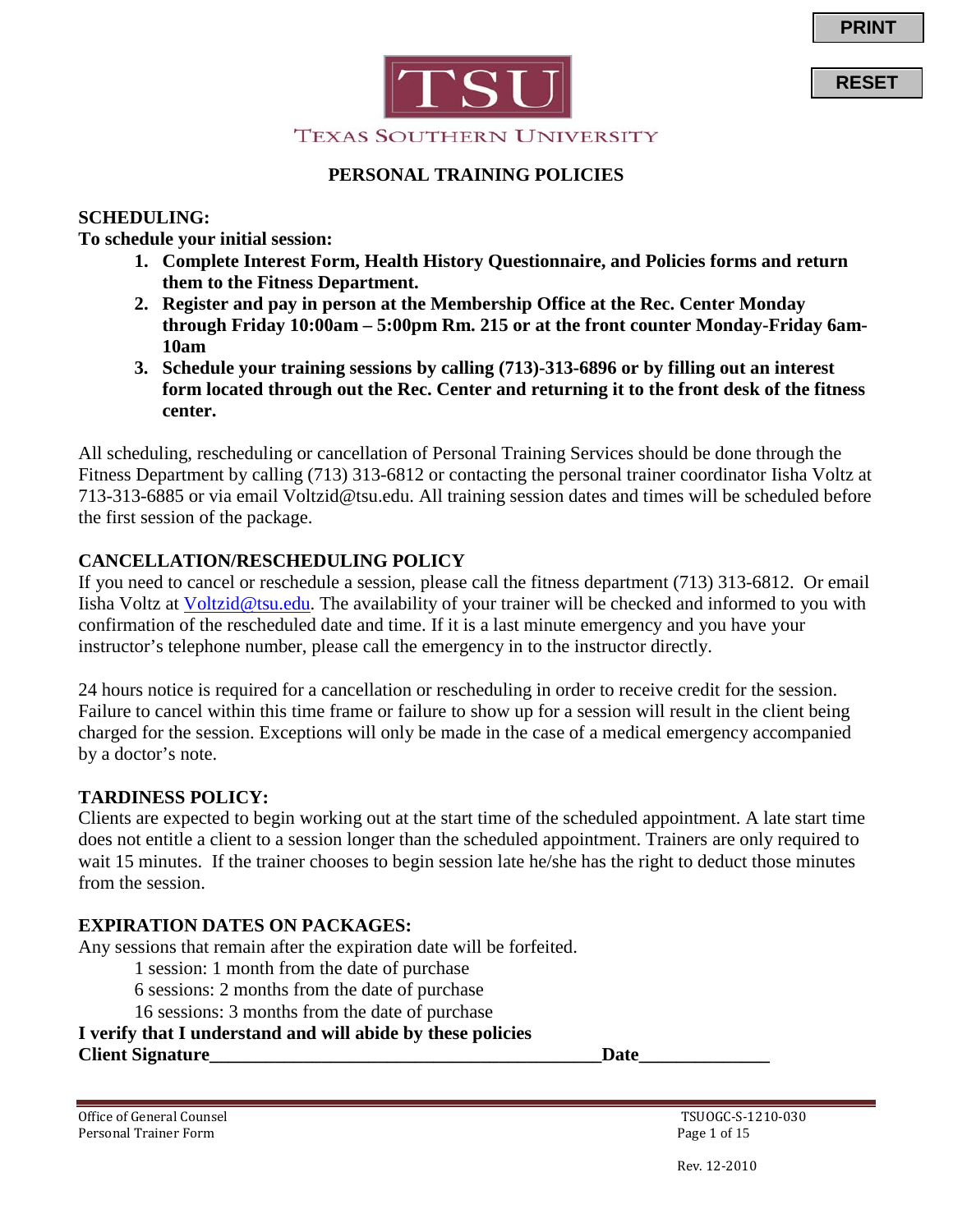

# *Personal Training Packages*

Personal training is your opportunity to meet one-to-one with a qualified personal trainer to develop a fitness program specifically designed to meet your needs and interests. Personal training is the best way to receive highquality instruction, motivation, and support for your new fitness routine. NOTE: Your first training session will consist of a Comprehensive Fitness Assessment. All sessions thereafter will be hands-on training sessions.

## **Member Pricing**

| <b>Per session Total</b> |  |
|--------------------------|--|
|                          |  |

| 1 sessions  | \$18 | \$18   |
|-------------|------|--------|
| 3 sessions  | \$16 | \$48   |
| 6 sessions  | \$15 | $$90*$ |
| 16 sessions | \$14 | \$224  |

**\* Special purchase six sessions and receive 2 free sessions for a limited time only.**

## **Small Group Personal Training**

Small group personal training allows you to get all the benefits of personal training in a small group setting. Sign up with a friend or let our staff help you find a group that will fit your needs. In order to tailor each training session to meet your specific needs, you will be required to sign up for a Comprehensive Fitness Assessment prior to your first session. **NOTE: A minimum of 3 sessions must be purchased.**

|          | <b>Member</b><br><b>Pricing</b> |       |
|----------|---------------------------------|-------|
|          | Per session                     | Total |
| 2 people | \$14                            | \$28  |
| 3 people | \$14                            | \$42  |
| 4 people | \$14                            | \$56  |
| 5 people | \$14                            | \$70  |
| 6 people | \$14                            | \$84  |

### **Comprehensive Fitness Assessment**

The Comprehensive Fitness Assessment includes blood pressure screening, body composition assessment, pulse rate testing, flexibility test, cardiovascular endurance analysis, and muscular endurance test. Our Personal Trainers will also conduct an analysis of your health history, exercise history, and fitness goals.

## **Basic Fitness Assessment**

The Basic Fitness Assessment includes blood pressure screening, body composition assessment, and pulse rate testing. This test is recommended for those who are not interested in purchasing a Personal trainer.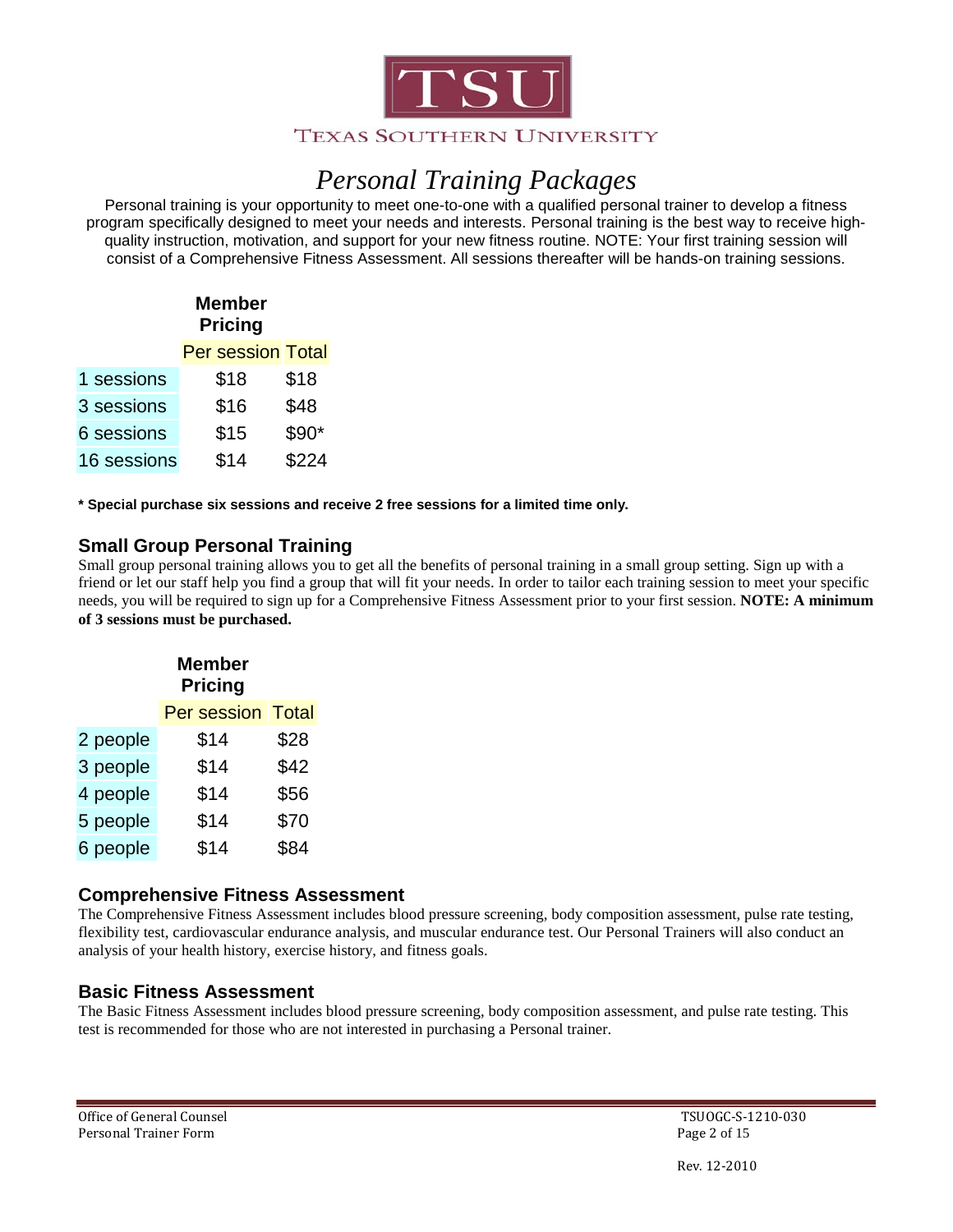

## **FITNESS ASSESSEMENT: PRETEST GUIDELINES**

To assure the best possible accuracy of the fitness assessment, please follow the guidelines listed below.

- **1. No eating or drinking 4 hours prior to testing (recommended)**
- **2. Please wear appropriate clothing for physical activity (shorts recommended)**
- **3. No exercise 12 hours prior to testing**
- **4. No alcohol consumption 48 hours prior to testing**
- **5. No diuretic medications 7 days prior to testing**
- **Female patrons please schedule your assessment to avoid menstruation**

*We ask that all clients fill out our liability and health waiver before testing is allowed.*

## **The Fitness Assessment Test last from 30-60min**

## *The test consists of the following:*

- Resting vital signs ( heart rate, blood pressure, weight)
- Cardio-respiratory fitness
- Body composition
- Muscular endurance and strength
- Joint flexibility and muscle length **Optional testing if requested:**
- Static posture and movement screens *(required if being trained)*
- Skill-related parameters (agility, coordination, power, reactivity, and speed)

Once the Test is completed the client is able to sit one-on-one with the trainer to discuss the results of the test which is measured utilizing a national scoring chart based on statistics of persons tested within the said clients age and sex. The trainer then discusses with the client the appropriate direction to take in order to meet their individualized goals.

*I have read the following fitness assessment guidelines and understand the rules of the test:*

*Participant Signature:* \_\_\_\_\_\_\_\_\_\_\_\_\_\_\_\_\_\_\_\_\_\_\_\_ *Date:* 

Office of General Counsel<br>
Personal Trainer Form<br>
Page 3 of 15 Personal Trainer Form

Rev. 12-2010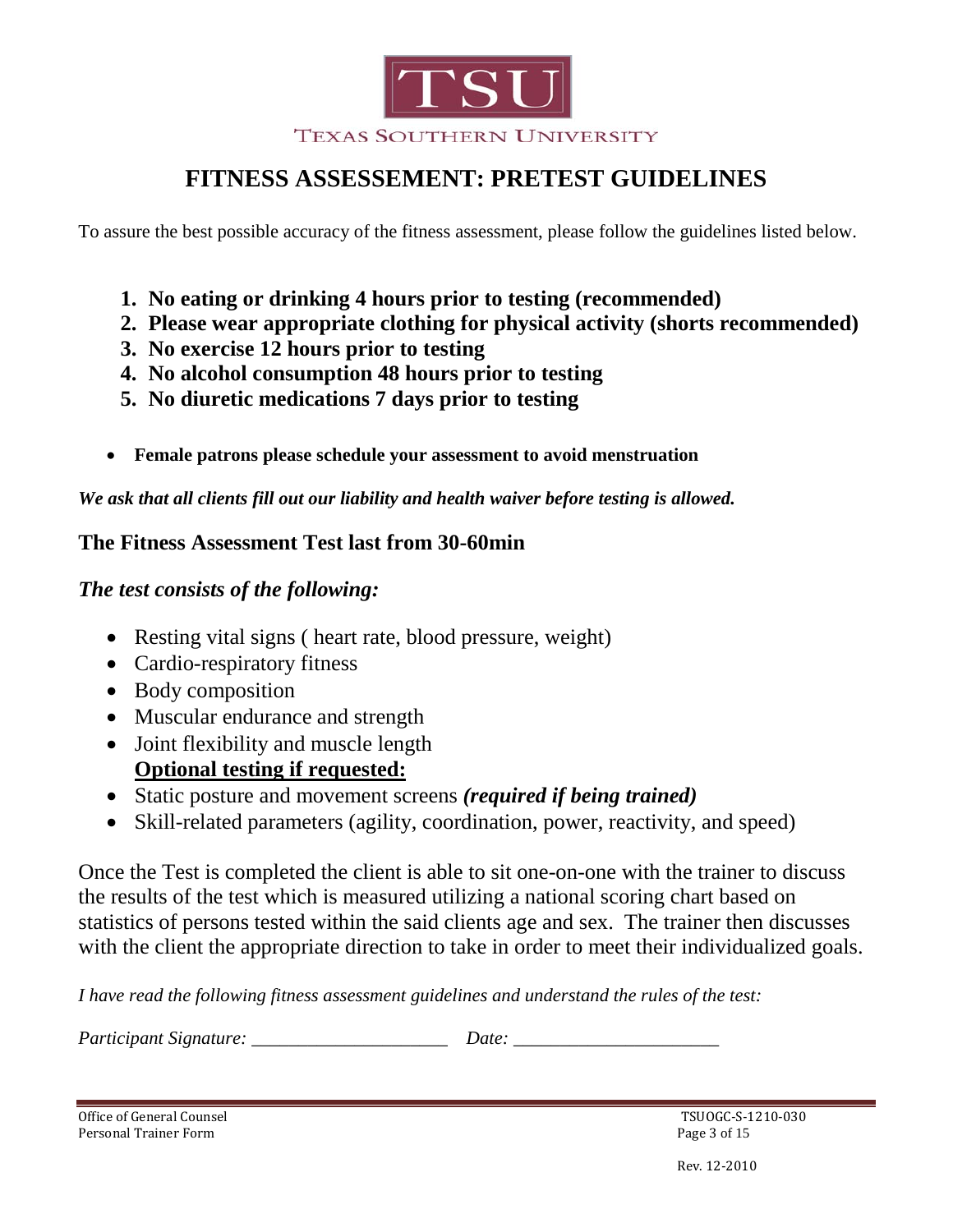

## **HEALTH QUESTIONNAIRE**

| <b>Name (Please Print)</b>               | <b>Phone</b> # |               |   |  |  |
|------------------------------------------|----------------|---------------|---|--|--|
| Date of Birth<br>Height                  | Weight         | <b>Gender</b> | M |  |  |
| <b>Emergency Contact (Please Print):</b> | <b>Phone</b> # |               |   |  |  |

#### **Do you have a history of the following?**

- YES / NO Heart attack YES / NO Heart surgery YES / NO Cardiac catheterization
- YES / NO Coronary angioplasty (PTCA)
- YES / NO Pacemaker / implantable cardiac defibrillator / rhythm disturbance
- YES / NO Heart valve disease
- YES / NO Heart failure
- YES / NO Heart transplant
- YES / NO Congenital heart disease

### **Do you have any of the following symptoms?**

- YES / NO You experience chest discomfort with exertion
- YES / NO You experience unreasonable breathlessness
- YES / NO You experience dizziness, fainting, blackouts
- YES / NO You take heart medications

### **Please mark ALL true statements**

- You are a male older than 45 years
- \_\_\_\_\_\_\_You are a woman older than 55 years or you have had a hysterectomy or you are post

menopausal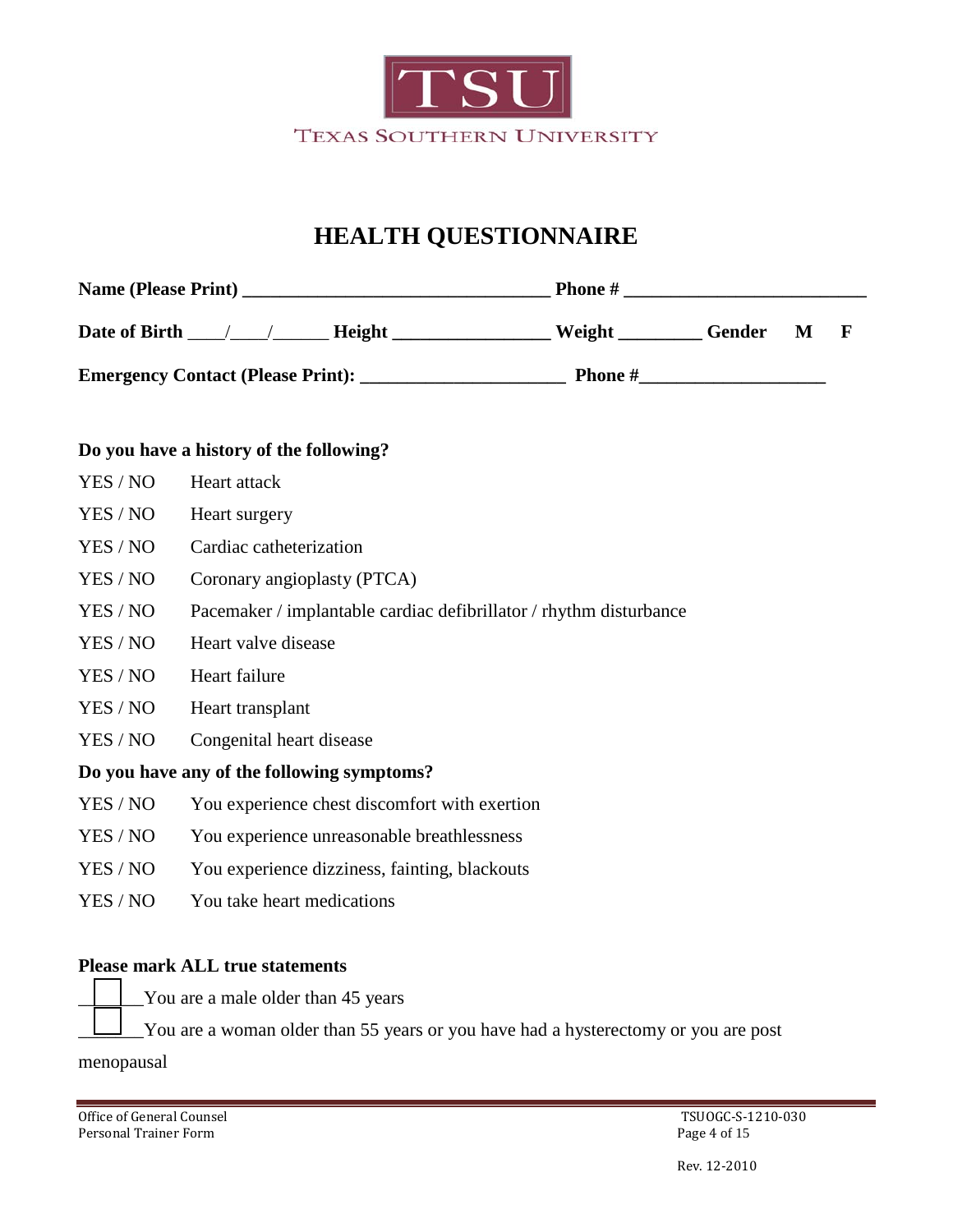

| You smoke                                                                                          |
|----------------------------------------------------------------------------------------------------|
| Your blood pressure is greater than 140 / 90                                                       |
| You take blood pressure medication                                                                 |
| Your blood cholesterol is greater than 240 mg / dL                                                 |
| You have a close blood relative who had a heart attack before age 55 (father or brother) or age 65 |
| (mother or sister)                                                                                 |
| You are diabetic or take medication to control your blood pressure                                 |
| You are physically inactive (i.e. you get less than 30 minutes of physical activity on at least 3  |
| days/week)                                                                                         |
| You are 20 pounds or more overweight                                                               |
| You have been diagnosed with kidney disease                                                        |
| You have been diagnosed with thyroid or other endocrinological disorder                            |
| You have respiratory problems, such as asthma, chronic bronchitis, emphysema or COPD               |
| You have muscular problems                                                                         |
| You have arthritis or other orthopedic problems or have had a previous injury                      |
| You are pregnant                                                                                   |

### **Please mark ALL true statements**

- \_\_\_\_\_\_\_ I do not know my blood pressure
	- \_\_\_\_\_\_\_ I do not know my cholesterol level

## **List all medications you take on a regular basis:**

| Medication | Reason |
|------------|--------|
|            |        |
|            |        |
|            |        |
|            |        |

| <b>Other Comments/Health Issues</b> |  |  |
|-------------------------------------|--|--|
|                                     |  |  |
|                                     |  |  |
|                                     |  |  |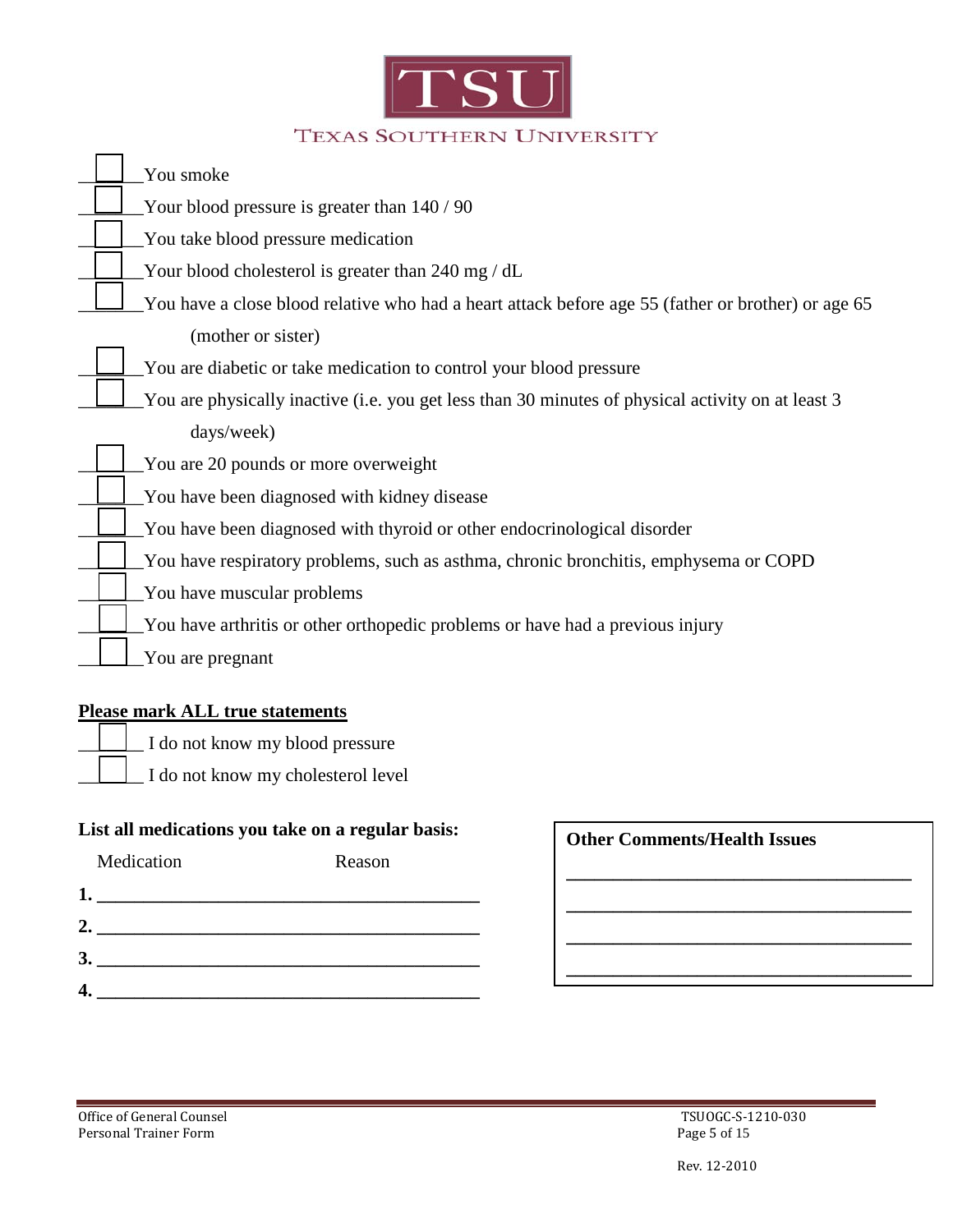

#### **TEXAS SOUTHERN UNIVERSITY**

*I understand that I may be undergoing physical exertion while participating in services and activities at or associated with the Texas Southern University Fitness and Recreation Center and I certify that my level of physical fitness is sufficient for the activities in which I choose to take part. In acknowledging that I am aware of and willing to assume the risks associated with these activities and services, I hereby voluntarily agree to waive, hold harmless and indemnify the Board of Regents of Texas Southern University and its officers, employees, and representatives from any and all claims demands, damages and causes of action of any nature whatsoever arising out of ordinary negligence which I, my heirs, my assigns or successors may have against them for, on account of, or by reason of my voluntary participation in services and activities at or associated with the Texas Southern University Fitness and Recreation Center. I understand the content of this document, and I execute this INFORMED CONSENT AND WAIVER OF CLAIM FORM of my own free will and accord.* 

| Name of Participant (Print):<br>. |  |
|-----------------------------------|--|
|-----------------------------------|--|

| Signature<br>cipant.<br>OT.<br>.<br>__ | Jate |
|----------------------------------------|------|
|----------------------------------------|------|

Signature of Parent or Guardian (If under 18 years of age):

**YES / NO I** have read and understood the questions asked. I verify that all the information noted above is accurate to the best of my knowledge.

| $\sim$ |                |
|--------|----------------|
| ۱۶'د   |                |
| .      | ----<br>-<br>. |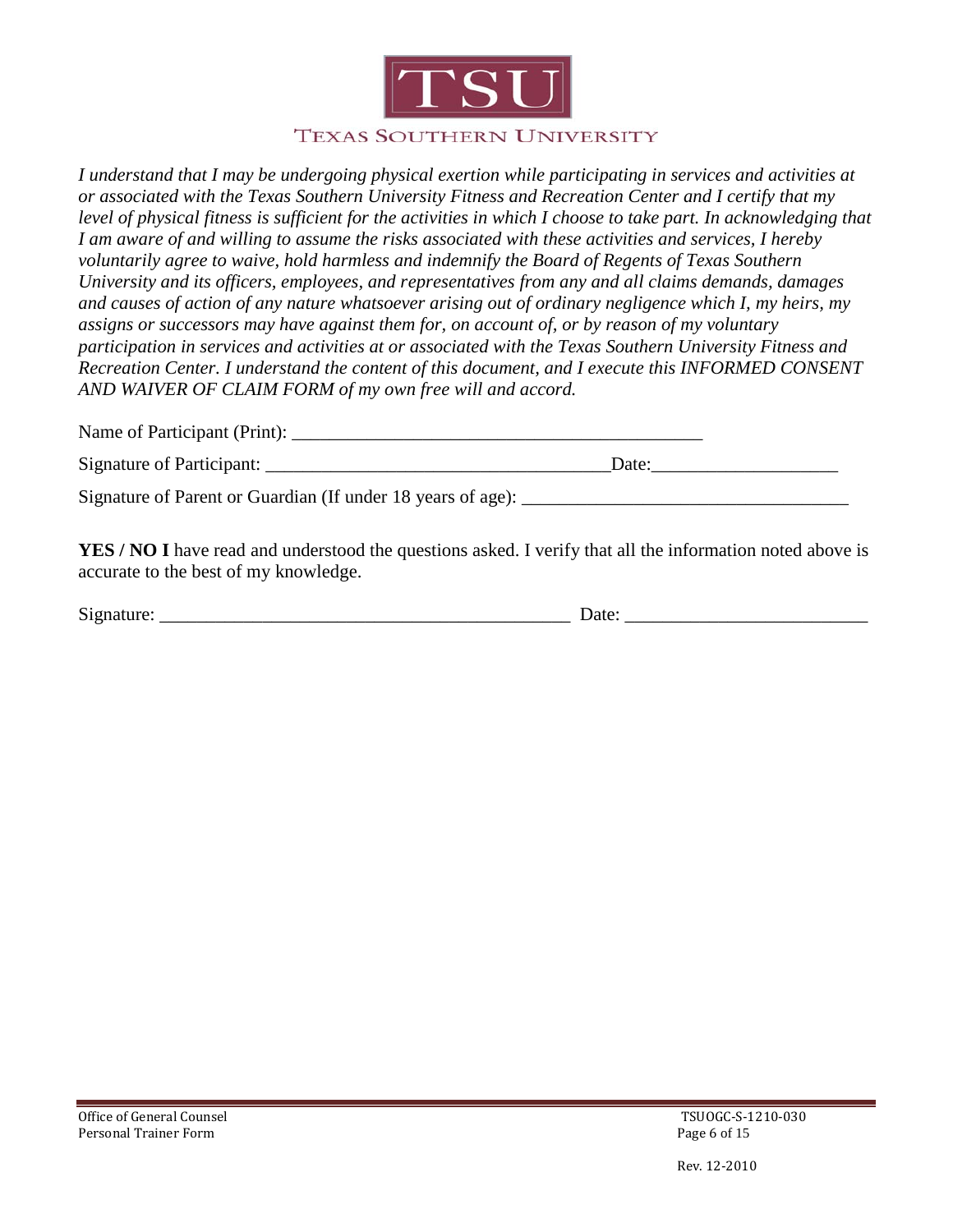

# PHYSICAL ACTIVITY READINESS-QUESTIONNAIRE (PAR-Q)

*Regular physical activity is fun, healthy and good for mind, body and spirit. Increasingly people are starting to become more active every day. Being more active is very safe for most people. However, some people should check with their doctor before they start becoming much more physically active.*

*If you are planning to become much more physically active than you are now, start by answering the seven questions below. If you are between the ages of 15 and 69, the PAR-Q will tell you if you should check with your doctor before you start. If you are over 69 years of age, and you are not used to being very active, check with your doctor.*

*Common sense is your best guide when you answer these questions. Please read the questions carefully and answer each one honestly.*

*Circle YES or NO provided to the left of each question.*

| NO | Has a doctor ever said that you have a heart condition and recommend only medically<br>supervised activity?                                                           |
|----|-----------------------------------------------------------------------------------------------------------------------------------------------------------------------|
| NO | Do you have chest pain brought on by physical activity?                                                                                                               |
| NO | Have you developed chest pain the last month?                                                                                                                         |
| NO | Have you on one or more occasions lost consciousness or fallen over as a result dizziness?                                                                            |
| NO | Do you have a bone or joint problem that could be aggravated by the proposed physical<br>activity?                                                                    |
| NO | Has a doctor ever recommended medication for your blood pressure or a heart condition?                                                                                |
| NO | Are you aware, through your own experience or a doctor's advice, of any other physical reason<br>that would prohibit you from exercising without medical supervision? |
|    |                                                                                                                                                                       |

*I have read, understood and completed this questionnaire. Any question I had were answered to my full satisfaction.*

**Printed full Name: \_\_\_\_\_\_\_\_\_\_\_\_\_\_\_\_\_\_\_\_\_\_\_\_\_\_\_\_\_\_\_\_\_\_\_\_\_\_\_\_\_\_\_\_\_\_\_\_\_\_\_\_\_\_\_\_\_\_\_\_\_\_\_\_\_\_\_\_\_**

**Signature**:\_\_\_\_\_\_\_\_\_\_\_\_\_\_\_\_\_\_\_\_\_\_\_\_\_\_\_\_\_\_\_\_\_\_\_\_\_\_\_\_\_**Date**:\_\_\_\_\_\_\_\_\_\_\_\_\_\_\_\_\_\_\_\_\_\_\_\_\_\_\_\_\_\_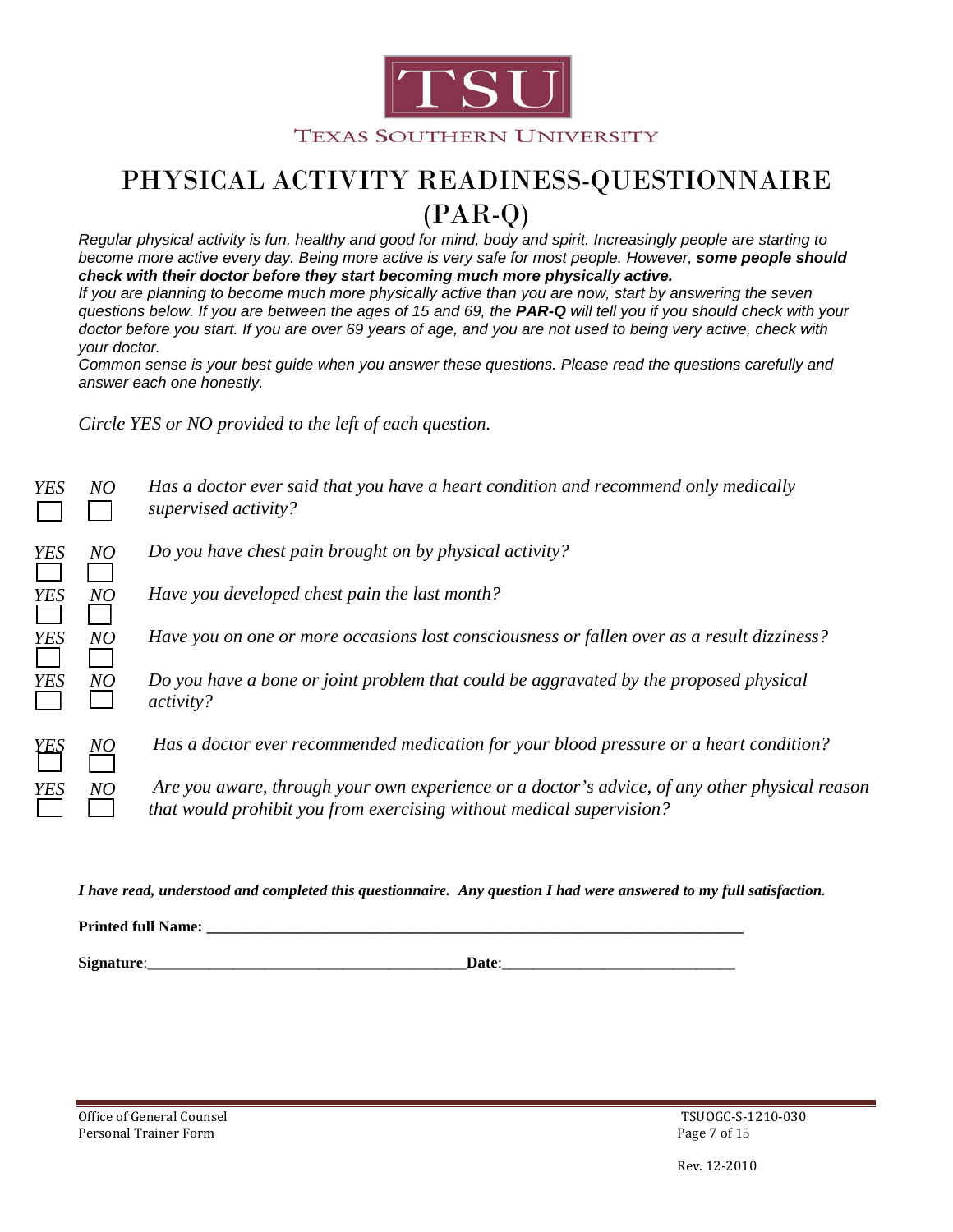

### *If you answered:*

#### *YES to one or more questions*

*• Talk with your doctor by phone or in person before you start becoming much more physical active and before you have a fitness appraisal. Tell your doctor about the PAR-Q and which question (s) you answered YES.*

*• You may be able to do any activity you want as long as you start slowly and build up gradually. Or, you may need to restrict your activities to those which are safe for you. Talk with your doctor about the kinds of activities you wish to participate in and follow his or her advice.*

#### *NO to all questions*

*• If you answered NO honestly to all PAR-Q questions, you can be reasonably sure that you can:*

*• Start becoming much more physically active-begin slowly and build up gradually. This is the safest and easiest way to go.*

*• Take part in a fitness appraisal- this is an excellent way to determine your basic fitness so that you can plan the best way for you to live actively.*

#### *Delay becoming much more active:*

*• If you are not feeling well because of a temporary illness such as a cold or fever- wait until you feel better.*

*• If you are pregnant – talk to your doctor before you start becoming more active.*

*• If your health changes so that you then answer YES to any of the above questions, consult your doctor.*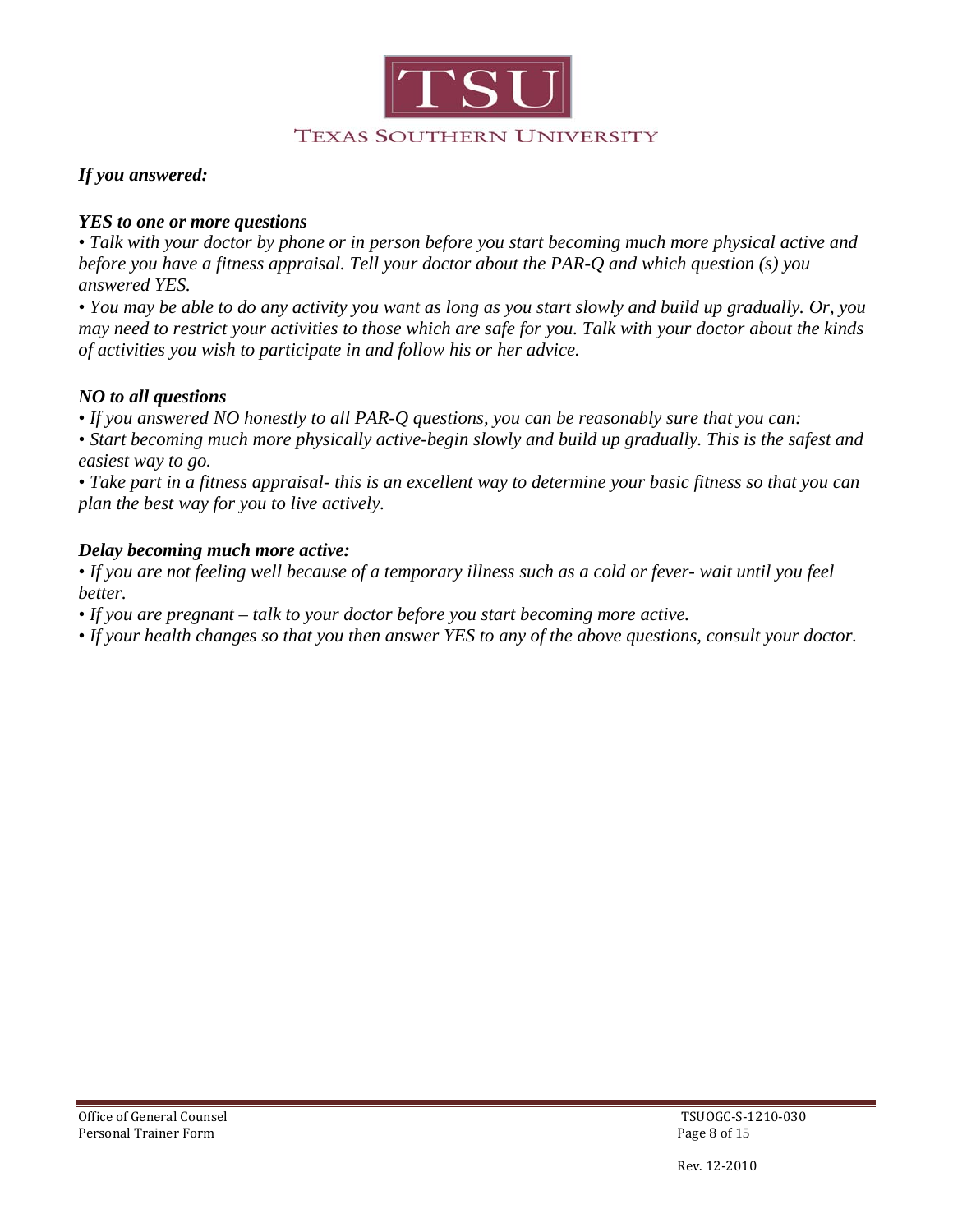

## **Fitness Program Agreement and Release of Liability**

- 1. In consideration of gaining membership or being allowed to participate in the activities and programs of the Texas Southern University Recreation and Wellness Center and to use its facilities, equipment and machinery in addition to the payment of any fee or charge. I do hereby waive, release and forever discharge Texas Southern University, its Board of Regents, officers, agents, employees, and representatives from any and all responsibilities or liability for injuries or damages resulting from my participation in any activities at said facility. I do also hereby release all of those mentioned and any others acting upon their behalf from any responsibility or liability for any injury or damage to myself, including those caused by the negligent act or omission of any of those mentioned or other acting on their behalf or in any way arising out of or connected with my participation in any activities of the Texas Southern University Recreation and Fitness Center or the use of any equipment a the Texas Southern University Recreation and Fitness Center. (**Please Initial**) \_\_\_\_\_\_
- 2. I understand and am aware that strength, feasibility, and aerobic exercise, including the use of equipment, are a potentially hazardous activity. I also understand that fitness activities involve a risk of injury and even death and that I am voluntarily participating in these activities and using equipment and machinery with knowledge of the dangers involved. I hereby agree to expressly assume and accept any and all risks of injury or death. (**Please Initial**) \_\_\_\_\_\_
- 3. I do hereby further declare myself to be physically sound and suffering from no condition, impairment, disease, infirmity or other illness that would prevent participation in any of the activities and program of the Texas Southern University Recreation and Wellness Center or use of equipment or machinery except as hereinafter stated. I do hereby acknowledge that I have been informed of the need for a physician's approval for my participation in an exercise/fitness activity or in the use of exercise equipment and machinery. I also acknowledge that it has been recommended that I have a yearly or more frequent physical examination and consultation with my physician as to physical activity, exercise and use of exercise and training equipment so that I might have recommendation concerning these fitness activities and equipment use. I acknowledge that I have either had a physical examination and have been given any physician permission to participate, or that I have decided to participate in activity and/or use of equipment and machinery without the approval of my physician and do hereby assume all responsibility for my participation and activities, and utilization of equipment and machinery in my activities. (**Please Initial**) \_\_\_\_\_
- 4. I understand that Texas Southern University and the Recreation and Wellness Center are not responsible for payment of any medical bills for damages. (**Please Initial**) \_\_\_\_\_

Signature \_\_\_\_\_\_\_\_\_\_\_\_\_\_\_\_\_\_\_\_\_\_\_\_\_\_\_\_\_\_\_\_\_\_\_\_ Date \_\_\_\_\_\_\_\_\_\_\_\_\_\_\_\_\_\_\_\_

## *PERSONAL FITNESS GOALS*

Office of General Counsel<br>
Personal Trainer Form<br>
Page 9 of 15 Personal Trainer Form

Rev. 12-2010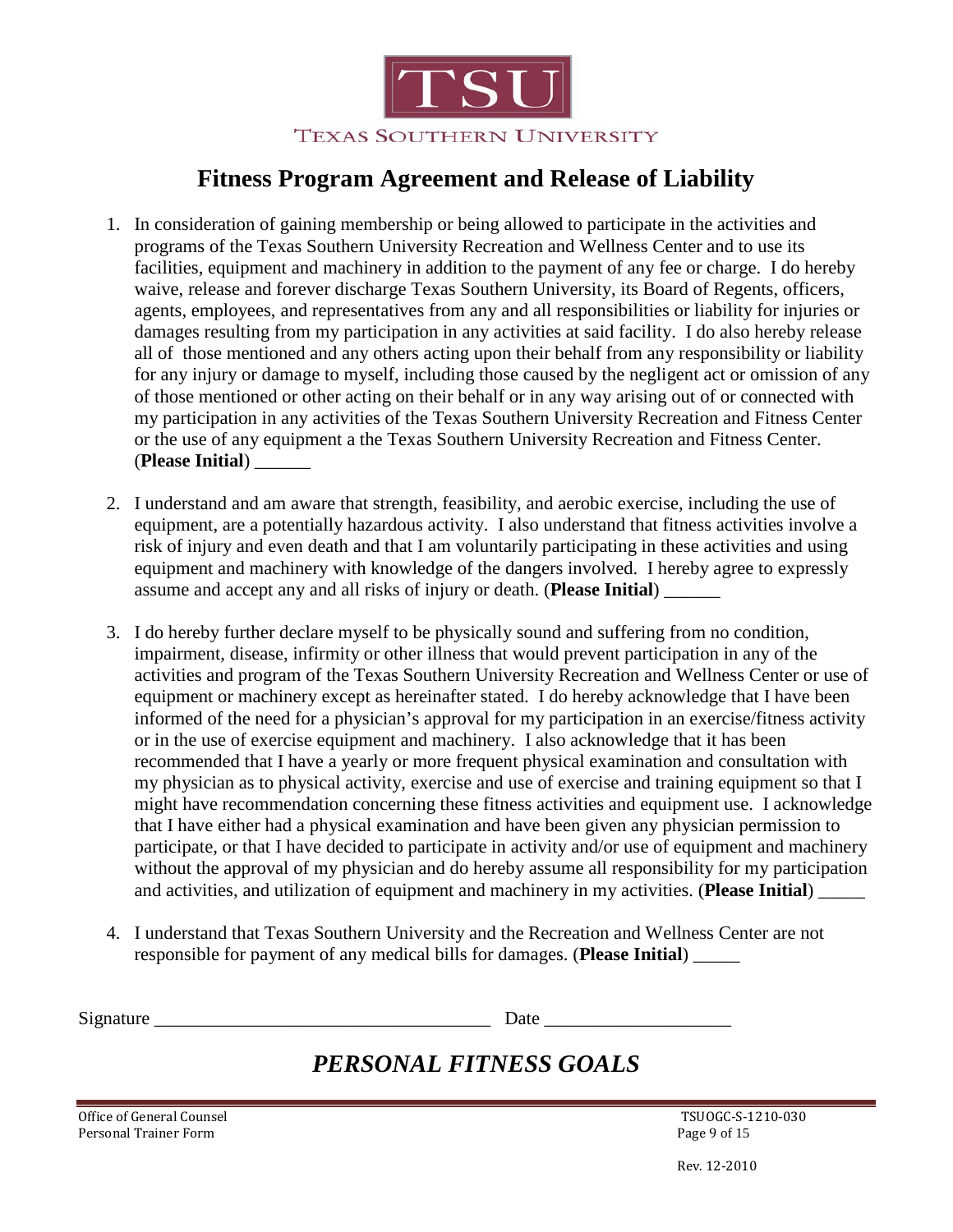

## *Please indicate your personal health and fitness related goals:*



| $\Box$ Lose Weight     | $\Box$ Improve Flexibility | Reduce Back Pa         |
|------------------------|----------------------------|------------------------|
| $\Box$ Stop Smoking    | Reduce Stress              | <b>Improve Diet</b>    |
| $\Box$ Feel Better     | <b>Lower Cholesterol</b>   | $\Box$ Aerobic Fitness |
| $\Box$ General Fitness | Muscular Size              | $\Box$ Muscular Stren  |
| $\Box$ Sports Specific | $\Box$ Look Better         | Injury Rehabilit       |

**Lose Weight \_\_\_\_ Improve Flexibility Let us and Reduce Back Pain \_\_\_\_ General Fitness \_\_\_\_ Muscular Size \_\_\_\_ Muscular Strength \_\_\_\_ Sports Specific \_\_\_\_ Look Better \_\_\_\_ Injury Rehabilitation**

## *Please describe your exercise patterns and goals:*

- a. What is your exercise history?
- b. What health improvements do you need?
- c. What other health improvements do you want?
- d. What are your activity preferences?
- e. What barriers to success do you anticipate?
- f. How will you know you are succeeding?
- g. How much time during the week are you able to dedicate to an exercise program?

h. How do you incorporate physical activity into your daily routine?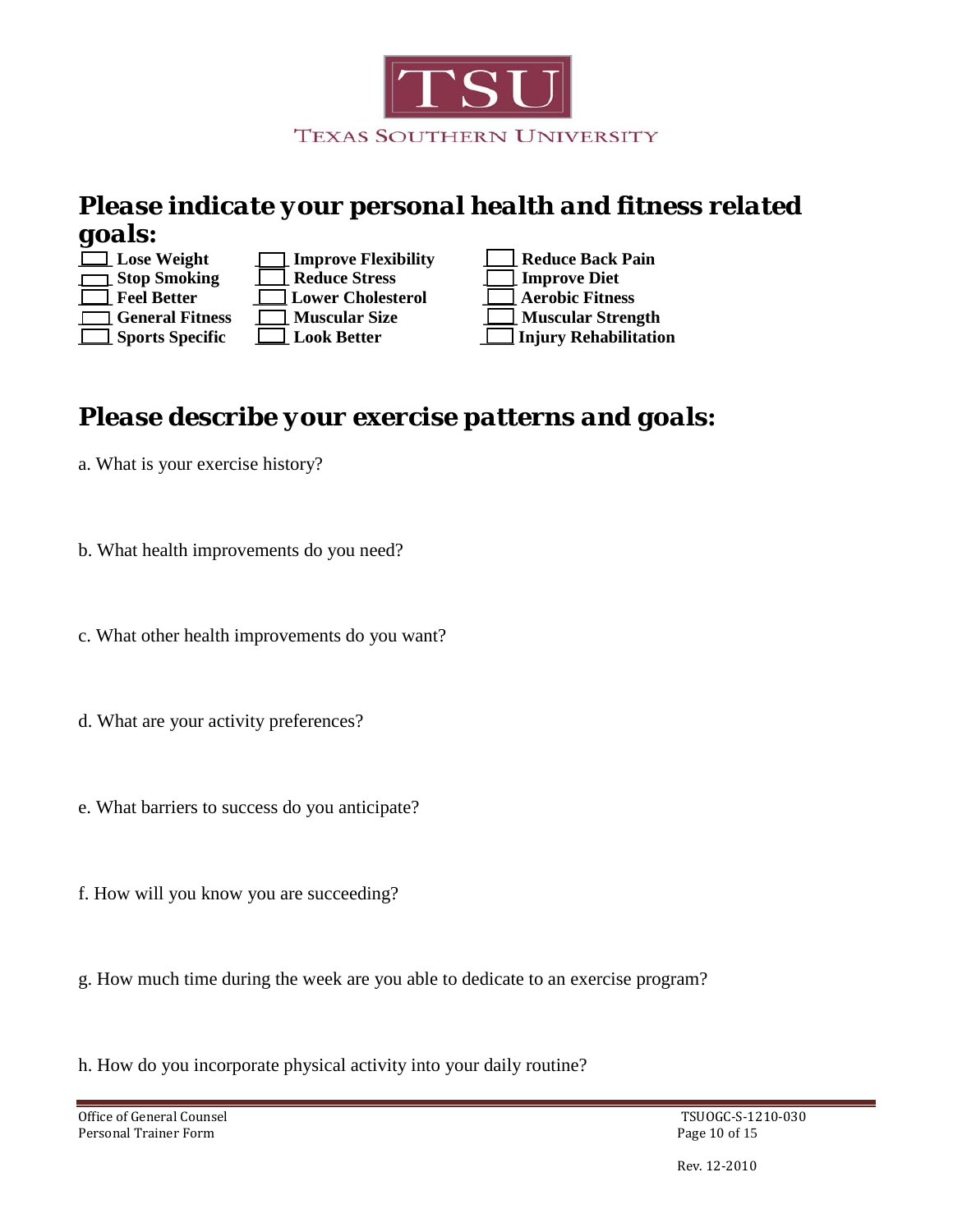

| What is your motivation level (please circle one)? Low Medium High |                 |  |
|--------------------------------------------------------------------|-----------------|--|
| What is your confidence level (please circle one)? Low Medium High |                 |  |
| Readiness for change (please circle one)?                          | Low Medium High |  |

### **Please use the space below to record two concrete commitments that you are willing to make to your own health goals.**

For example, you might commit "To arrive, ready for exercise, on Mondays, Wednesdays and Fridays by 6:30am." These should be challenging, but also realistic and attainable commitments. 1.\_\_\_\_\_\_\_\_\_\_\_\_\_\_\_\_\_\_\_\_\_\_\_\_\_\_\_\_\_\_\_\_\_\_\_\_\_\_\_\_\_\_\_\_\_\_\_\_\_\_\_\_\_\_\_\_\_\_\_\_\_\_\_\_\_\_\_\_  $2.$ 

**Please use the space below to record a short-term (2-6 months) health/fitness goal. This should be a challenging, yet reasonable and attainable goal.**

\_\_\_\_\_\_\_\_\_\_\_\_\_\_\_\_\_\_\_\_\_\_\_\_\_\_\_\_\_\_\_\_\_\_\_\_\_\_\_\_\_\_\_\_\_\_\_\_\_\_\_\_\_\_\_\_\_\_\_\_\_\_\_\_\_\_\_\_\_\_\_\_

**Please use the space below to record a long-term (>10 months) health/fitness goal. This should be a challenging, yet reasonable and attainable goal.**

\_\_\_\_\_\_\_\_\_\_\_\_\_\_\_\_\_\_\_\_\_\_\_\_\_\_\_\_\_\_\_\_\_\_\_\_\_\_\_\_\_\_\_\_\_\_\_\_\_\_\_\_\_\_\_\_\_\_\_\_\_\_\_\_\_\_\_\_\_\_\_\_ \_\_\_\_\_\_\_\_\_\_\_\_\_\_\_\_\_\_\_\_\_\_\_\_\_\_\_\_\_\_\_\_\_\_\_\_\_\_\_\_\_\_\_\_\_\_\_\_\_\_\_\_\_\_\_\_\_\_\_\_\_\_\_\_\_\_\_\_\_\_\_\_

**Thank you for taking the time to complete this questionnaire.**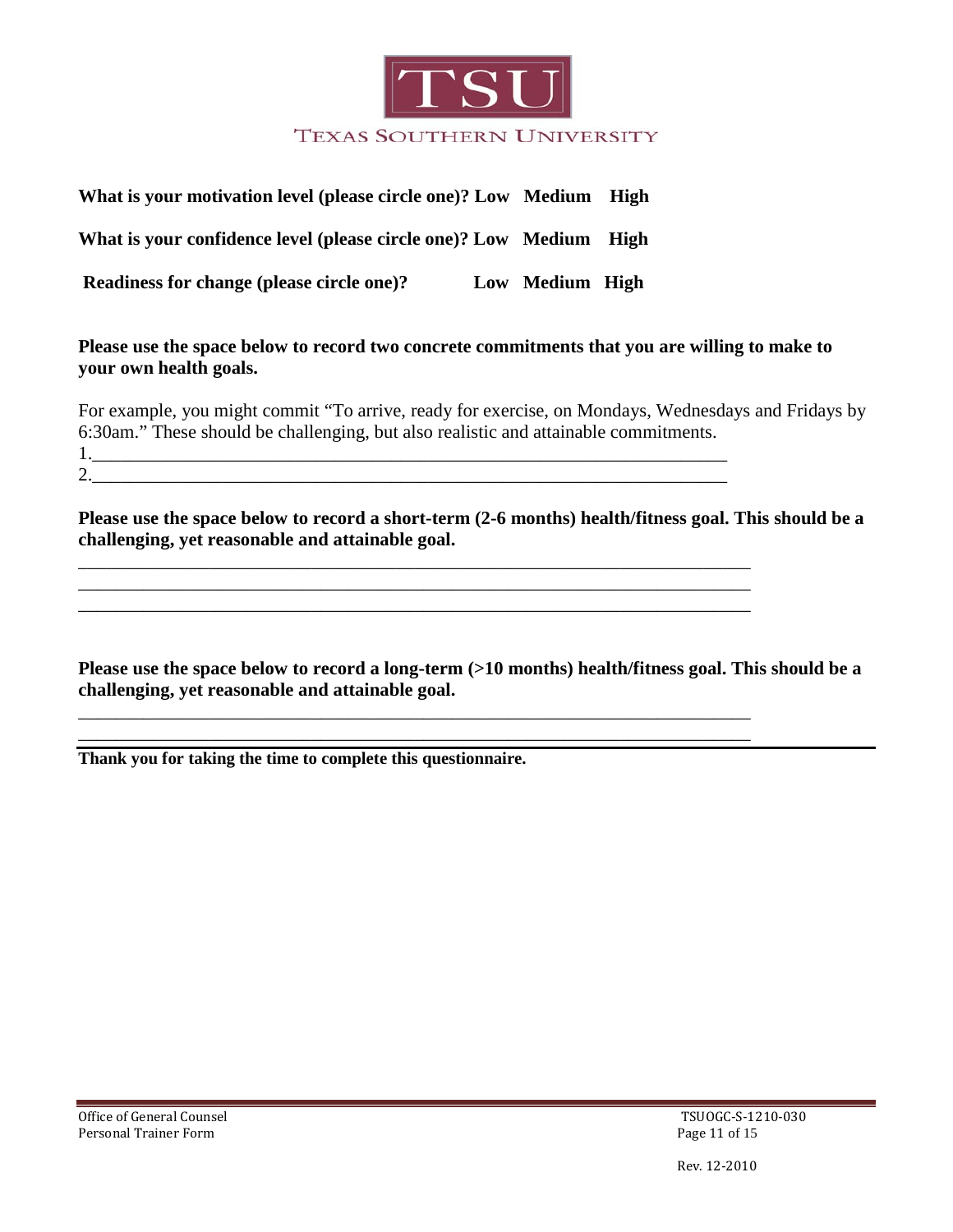

## **PERSONAL TRAINING INTEREST FORM**

|                                                                                        | Phone: Cell Phone: Cell Phone: E-Mail Address:                      |  |  |  |  |  |
|----------------------------------------------------------------------------------------|---------------------------------------------------------------------|--|--|--|--|--|
| TSU Affiliation: STUDENT ALUMNI FACULTY/STAFF                                          |                                                                     |  |  |  |  |  |
| Sex: Male Female                                                                       |                                                                     |  |  |  |  |  |
| Do you prefer a Male or Female Personal Trainer? _______________________________       |                                                                     |  |  |  |  |  |
| What type of training are you interested in?                                           |                                                                     |  |  |  |  |  |
|                                                                                        | Fitness Evaluation 1-on-1 Personal Training Group Personal Training |  |  |  |  |  |
| How many sessions are you interested in? 3 sessions 6 sessions 10 sessions 16 sessions |                                                                     |  |  |  |  |  |
| *Buddy Sessions*                                                                       |                                                                     |  |  |  |  |  |
|                                                                                        |                                                                     |  |  |  |  |  |

**Availability: (this is not final) Check all the times you are available.**

| $\sim$ | <b>Sun</b> | Mon | Tue | $\ddot{\phantom{0}}$<br>Wed | Thu | Fri | <b>Sat</b> |
|--------|------------|-----|-----|-----------------------------|-----|-----|------------|
| 6:00   |            |     |     |                             |     |     |            |
| 7:00   |            |     |     |                             |     |     |            |
| 8:00   |            |     |     |                             |     |     |            |
| 9:00   |            |     |     |                             |     |     |            |
| 10:00  |            |     |     |                             |     |     |            |
| 11:00  |            |     |     |                             |     |     |            |
| 12:00  |            |     |     |                             |     |     |            |
| 1:00   |            |     |     |                             |     |     |            |
| 2:00   |            |     |     |                             |     |     |            |
| 3:00   |            |     |     |                             |     |     |            |
| 4:00   |            |     |     |                             |     |     |            |
| 5:00   |            |     |     |                             |     |     |            |
| 6:00   |            |     |     |                             |     |     |            |
| 7:00   |            |     |     |                             |     |     |            |

Thank you and Congratulations; you are now Trail Blazing Your Way to a Life Long Health!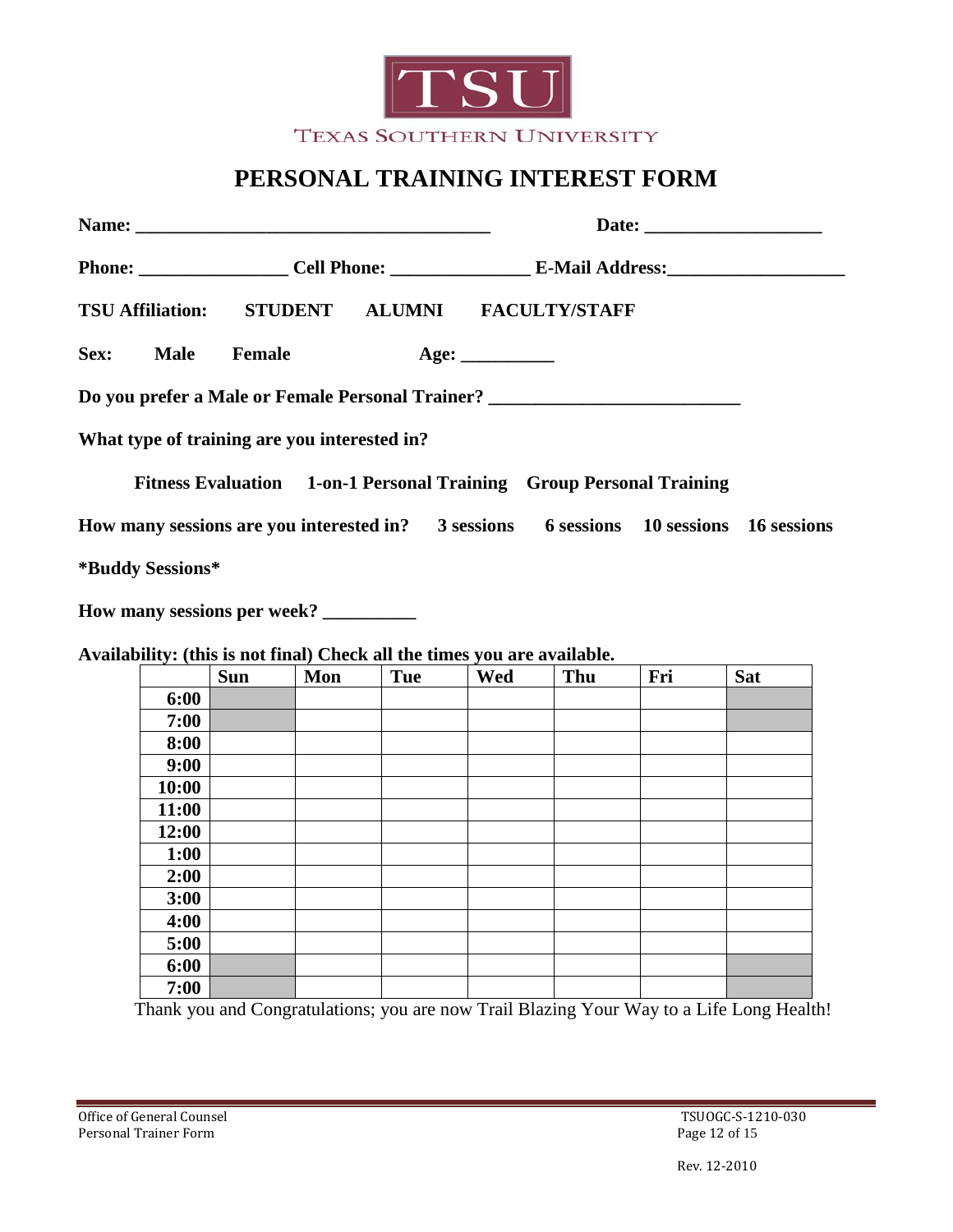

## MEDICAL RELEASE FORM

| Dear Doctor:                                                                                                                                                                                                                                          |  |
|-------------------------------------------------------------------------------------------------------------------------------------------------------------------------------------------------------------------------------------------------------|--|
| program. The activity will involve the following:                                                                                                                                                                                                     |  |
|                                                                                                                                                                                                                                                       |  |
|                                                                                                                                                                                                                                                       |  |
|                                                                                                                                                                                                                                                       |  |
|                                                                                                                                                                                                                                                       |  |
| If your patient is taking medication that will affect his or her exercise capacity or heart rate response to<br>exercise, please indicate the manner of the effect (raises, lowers, or has no effect on exercise capacity or<br>heart-rate response): |  |
|                                                                                                                                                                                                                                                       |  |
| Dlage identify any recommendations or restrictions that are appropriate for your patient in this evergica                                                                                                                                             |  |

Please identify any recommendations or restrictions that are appropriate for your patient in this exercise program: \_\_\_\_\_\_\_\_\_\_\_\_\_\_\_\_\_\_\_\_\_\_\_\_\_\_\_\_\_\_\_\_\_\_\_\_\_\_\_\_\_\_\_\_\_\_\_\_\_\_\_\_\_\_\_\_\_\_\_\_\_\_\_\_\_\_\_\_\_\_\_\_\_

\_\_\_\_\_\_\_\_\_\_\_\_\_\_\_\_\_\_\_\_\_\_\_\_\_\_\_\_\_\_\_\_\_\_\_\_\_\_\_\_\_\_\_\_\_\_\_\_\_\_\_\_\_\_\_\_\_\_\_\_\_\_\_\_\_\_\_\_\_\_\_\_

Thank you,

Sincerely,

Texas Southern Recreation and Wellness Center Fitness Department 713-313-6896

\_\_\_\_\_\_\_\_\_\_\_\_\_\_\_\_\_\_\_\_\_\_\_\_\_\_\_\_